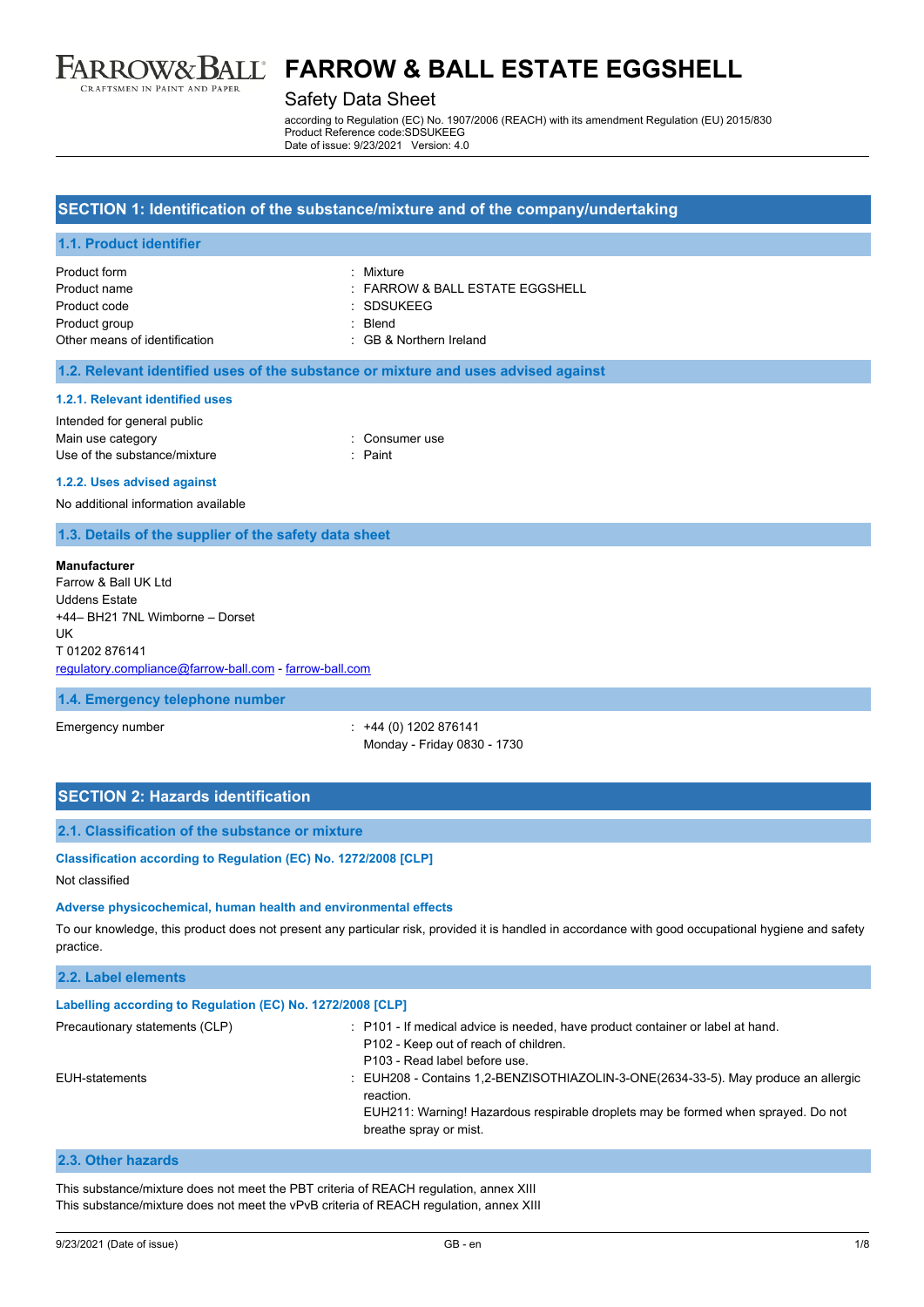## Safety Data Sheet

according to Regulation (EC) No. 1907/2006 (REACH) with its amendment Regulation (EU) 2015/830

## **SECTION 3: Composition/information on ingredients**

### **3.1. Substances**

### Not applicable

### **3.2. Mixtures**

| <b>Name</b>                | <b>Product identifier</b>                                             | $\frac{9}{6}$ | <b>Classification according to</b><br>Regulation (EC) No. 1272/2008<br><b>ICLP1</b>                                 |
|----------------------------|-----------------------------------------------------------------------|---------------|---------------------------------------------------------------------------------------------------------------------|
| 1.2-BENZISOTHIAZOLIN-3-ONE | CAS-No.: 2634-33-5<br>EC-No.: 220-120-9<br>EC Index-No.: 613-088-00-6 | < 0.1         | Acute Tox. 4 (Oral), H302<br>Skin Irrit. 2, H315<br>Eye Dam. 1, H318<br>Skin Sens. 1, H317<br>Aquatic Acute 1, H400 |

| <b>Specific concentration limits:</b> |                                                                       |                                          |
|---------------------------------------|-----------------------------------------------------------------------|------------------------------------------|
| <b>Name</b>                           | <b>Product identifier</b>                                             | <b>Specific concentration limits</b>     |
| 1.2-BENZISOTHIAZOLIN-3-ONE            | CAS-No.: 2634-33-5<br>EC-No.: 220-120-9<br>EC Index-No.: 613-088-00-6 | $(0.05 \leq C < 100)$ Skin Sens. 1, H317 |

Comments **in the liquid mixture contains titanium dioxide**. The hazard of this substance arises when respirable dust is inhaled and so applies only to powder forms.

Full text of H and EUH statements: see section 16

| <b>SECTION 4: First aid measures</b>                                                                                                                       |                                                                                                                                                                                                             |  |  |  |
|------------------------------------------------------------------------------------------------------------------------------------------------------------|-------------------------------------------------------------------------------------------------------------------------------------------------------------------------------------------------------------|--|--|--|
| 4.1. Description of first aid measures                                                                                                                     |                                                                                                                                                                                                             |  |  |  |
| First-aid measures after inhalation<br>First-aid measures after skin contact<br>First-aid measures after eye contact<br>First-aid measures after ingestion | : Remove person to fresh air and keep comfortable for breathing.<br>: Wash skin with plenty of water.<br>: Rinse eyes with water as a precaution.<br>: Call a poison center or a doctor if you feel unwell. |  |  |  |
| 4.2. Most important symptoms and effects, both acute and delayed                                                                                           |                                                                                                                                                                                                             |  |  |  |
| Symptoms/effects after skin contact<br>Symptoms/effects after eye contact<br>Symptoms/effects after ingestion                                              | : Repeated exposure may cause skin dryness or cracking.<br>May cause slight irritation.<br>: May cause irritation to the digestive tract.                                                                   |  |  |  |

## **4.3. Indication of any immediate medical attention and special treatment needed**

Treat symptomatically.

| <b>SECTION 5: Firefighting measures</b>                              |                                                                                  |  |  |
|----------------------------------------------------------------------|----------------------------------------------------------------------------------|--|--|
| 5.1. Extinguishing media                                             |                                                                                  |  |  |
| Suitable extinguishing media                                         | : Water spray. Dry powder. Foam. Carbon dioxide.                                 |  |  |
| 5.2. Special hazards arising from the substance or mixture           |                                                                                  |  |  |
| Fire hazard<br><b>Explosion hazard</b><br>Reactivity in case of fire | : Not flammable.<br>: No direct explosion hazard.<br>: Product is not explosive. |  |  |
| 5.3. Advice for firefighters                                         |                                                                                  |  |  |
| Precautionary measures fire                                          | : Stop leak if safe to do so.                                                    |  |  |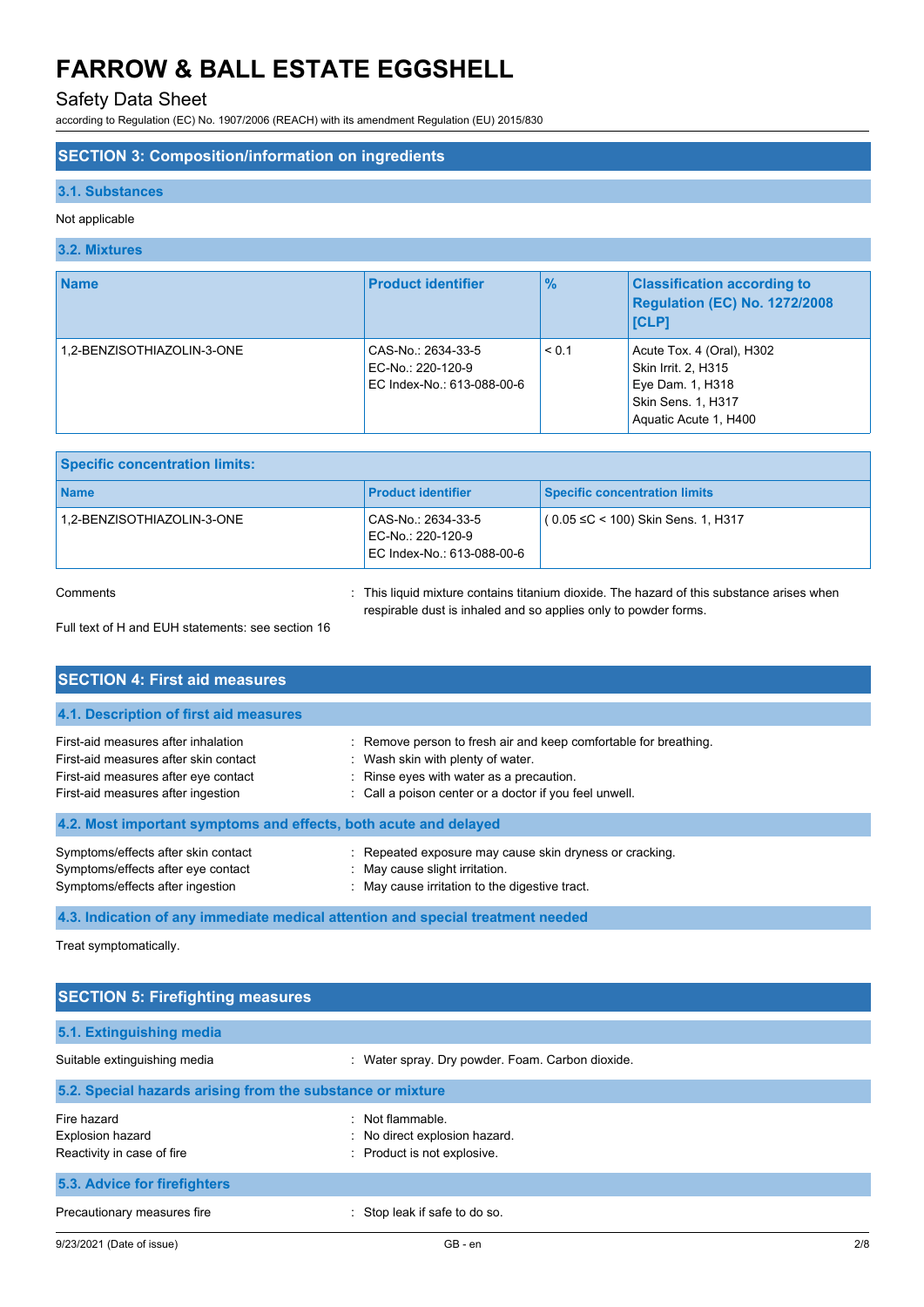### Safety Data Sheet

according to Regulation (EC) No. 1907/2006 (REACH) with its amendment Regulation (EU) 2015/830

| Protection during firefighting                                           | : Do not attempt to take action without suitable protective equipment. Self-contained<br>breathing apparatus. Complete protective clothing. |
|--------------------------------------------------------------------------|---------------------------------------------------------------------------------------------------------------------------------------------|
| <b>SECTION 6: Accidental release measures</b>                            |                                                                                                                                             |
| 6.1. Personal precautions, protective equipment and emergency procedures |                                                                                                                                             |

| General measures                   | : Clean up any spills as soon as possible, using an absorbent material to collect it. Stop leak<br>if safe to do so                                            |
|------------------------------------|----------------------------------------------------------------------------------------------------------------------------------------------------------------|
| 6.1.1. For non-emergency personnel |                                                                                                                                                                |
| Protective equipment               | : Wear recommended personal protective equipment.                                                                                                              |
| Emergency procedures               | : Avoid contact with skin and eyes.                                                                                                                            |
| 6.1.2. For emergency responders    |                                                                                                                                                                |
| Protective equipment               | : Do not attempt to take action without suitable protective equipment. For further information<br>refer to section 8: "Exposure controls/personal protection". |
| Emergency procedures               | : Stop leak if safe to do so.                                                                                                                                  |

## **6.2. Environmental precautions**

Avoid release to the environment.

| 6.3. Methods and material for containment and cleaning up       |                                                                                                                                                              |  |  |
|-----------------------------------------------------------------|--------------------------------------------------------------------------------------------------------------------------------------------------------------|--|--|
| For containment<br>Methods for cleaning up<br>Other information | : Stop leak without risks if possible.<br>: Take up liquid spill into absorbent material.<br>: Dispose of materials or solid residues at an authorized site. |  |  |
|                                                                 |                                                                                                                                                              |  |  |

### **6.4. Reference to other sections**

For further information refer to section 13.

| <b>SECTION 7: Handling and storage</b>                            |                                                                                                                                                                                              |  |  |
|-------------------------------------------------------------------|----------------------------------------------------------------------------------------------------------------------------------------------------------------------------------------------|--|--|
| 7.1. Precautions for safe handling                                |                                                                                                                                                                                              |  |  |
| Precautions for safe handling<br>Hygiene measures                 | : Ensure good ventilation of the work station. Wear personal protective equipment.<br>: Do not eat, drink or smoke when using this product. Always wash hands after handling the<br>product. |  |  |
| 7.2. Conditions for safe storage, including any incompatibilities |                                                                                                                                                                                              |  |  |
| Storage conditions                                                | : Store in a well-ventilated place. Keep cool.                                                                                                                                               |  |  |

**7.3. Specific end use(s)**

No additional information available

## **SECTION 8: Exposure controls/personal protection**

### **8.1. Control parameters**

**8.1.1 National occupational exposure and biological limit values**

No additional information available

## **8.1.2. Recommended monitoring procedures**

## No additional information available

## **8.1.3. Air contaminants formed**

No additional information available

## **8.1.4. DNEL and PNEC**

No additional information available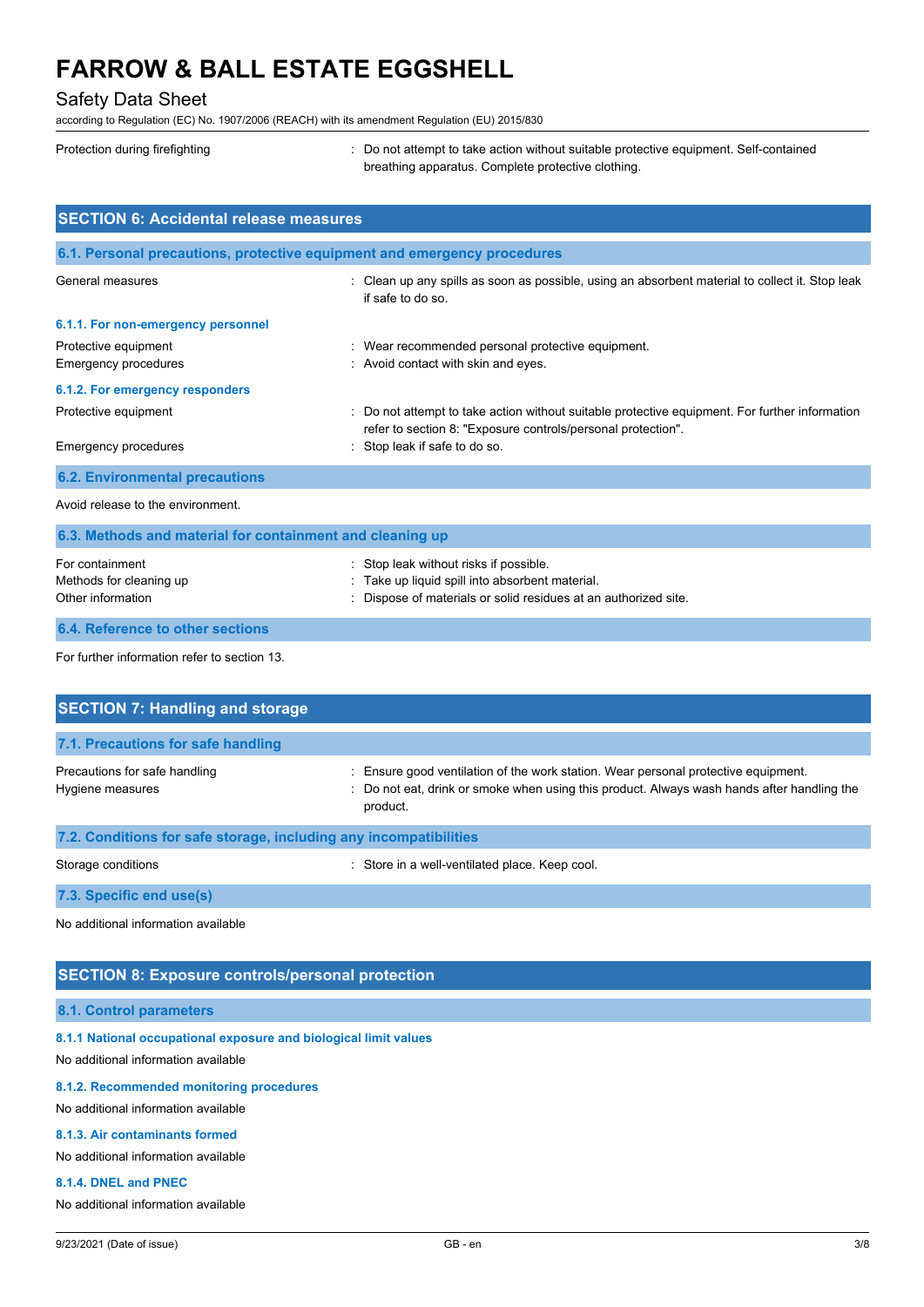## Safety Data Sheet

according to Regulation (EC) No. 1907/2006 (REACH) with its amendment Regulation (EU) 2015/830

#### **8.1.5. Control banding**

No additional information available

#### **8.2. Exposure controls**

#### **8.2.1. Appropriate engineering controls**

#### **Appropriate engineering controls:**

Ensure good ventilation of the work station.

#### **8.2.2. Personal protection equipment**

#### **Personal protective equipment:** Gloves. Protective goggles.

**Personal protective equipment symbol(s):**



#### **8.2.2.1. Eye and face protection**

**Eye protection:** Safety glasses

#### **8.2.2.2. Skin protection**

**Skin and body protection:** Wear suitable protective clothing

#### **Hand protection:**

Protective gloves

#### **8.2.2.3. Respiratory protection**

#### **Respiratory protection:**

In case of insufficient ventilation, wear suitable respiratory equipment. Correctly fitting FFP1 or P3 (with P100 particulate filter) respiratory equipment, approved to EN 149/EN 405 should be worn when spraying this product.

#### **8.2.2.4. Thermal hazards**

No additional information available

#### **8.2.3. Environmental exposure controls**

#### **Environmental exposure controls:**

Avoid release to the environment.

#### **Consumer exposure controls:**

The substance is not classified for human health hazards or for environment effects and it is not PBT or vPvB so that no exposure assessment or risk characterisation is required. For tasks where the intervention of workers is required, the substance must be handled in accordance with good industrial hygiene and safety procedures.

#### **Other information:**

Do not eat, drink or smoke when using this product.

| <b>SECTION 9: Physical and chemical properties</b> |  |  |  |  |
|----------------------------------------------------|--|--|--|--|
|                                                    |  |  |  |  |

### **9.1. Information on basic physical and chemical properties**

| Physical state                             | : Liquid                    |
|--------------------------------------------|-----------------------------|
| Appearance                                 | $:$ Liquid.                 |
| Colour                                     | : Various.                  |
| Odour                                      | : Barely perceptible odour. |
| Odour threshold                            | : No data available         |
| рH                                         | $: 8.0 - 8.5$               |
| Relative evaporation rate (butylacetate=1) | : No data available         |
| Melting point                              | : No data available.        |
| Freezing point                             | : No data available         |
| Boiling point                              | : 100 °C                    |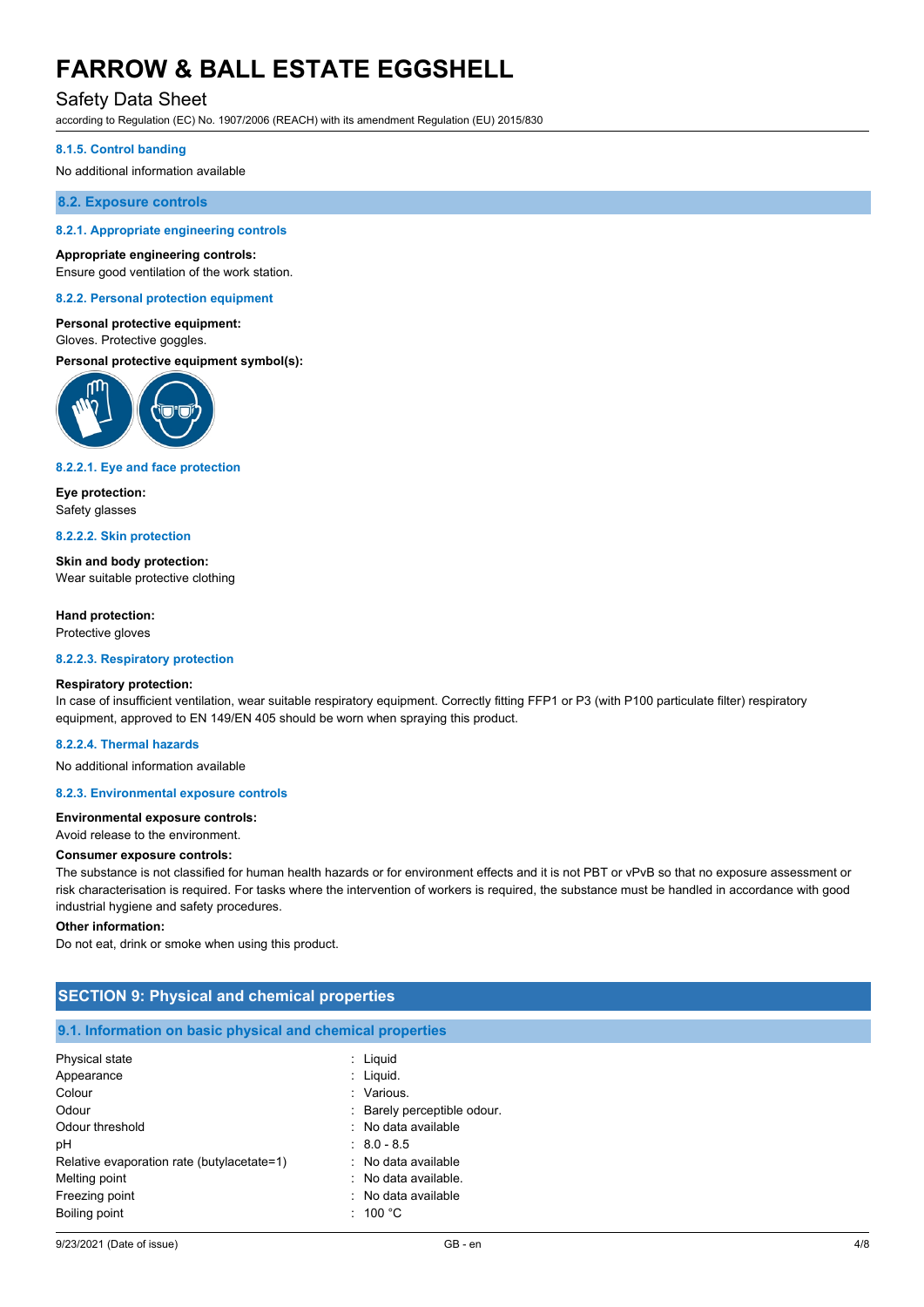## Safety Data Sheet

according to Regulation (EC) No. 1907/2006 (REACH) with its amendment Regulation (EU) 2015/830

| Flash point                                     | : $>$ 100 °C       |
|-------------------------------------------------|--------------------|
| Auto-ignition temperature                       | No data available. |
| Decomposition temperature                       | No data available  |
| Flammability (solid, gas)                       | Not applicable     |
| Vapour pressure                                 | No data available  |
| Relative vapour density at 20 °C                | No data available. |
| Relative density                                | $: 1.2 - 1.4$ g/cc |
| Solubility                                      | No data available  |
| Partition coefficient n-octanol/water (Log Pow) | No data available  |
| Viscosity, kinematic                            | No data available  |
| Viscosity, dynamic                              | No data available  |
| <b>Explosive properties</b>                     | No data available  |
| Oxidising properties                            | No data available  |
| <b>Explosive limits</b>                         | No data available  |
|                                                 |                    |

**9.2. Other information**

VOC content : 8 g/l d (130g/l)

### **SECTION 10: Stability and reactivity**

#### **10.1. Reactivity**

The product is non-reactive under normal conditions of use, storage and transport.

#### **10.2. Chemical stability**

Stable under normal conditions.

#### **10.3. Possibility of hazardous reactions**

No dangerous reactions known under normal conditions of use.

**10.4. Conditions to avoid**

None under recommended storage and handling conditions (see section 7).

**10.5. Incompatible materials**

No additional information available

**10.6. Hazardous decomposition products**

Under normal conditions of storage and use, hazardous decomposition products should not be produced.

| <b>SECTION 11: Toxicological information</b>                                          |                                                      |  |
|---------------------------------------------------------------------------------------|------------------------------------------------------|--|
| 11.1 Information on toxicological effects                                             |                                                      |  |
| Acute toxicity (oral)<br>۰,<br>Acute toxicity (dermal)<br>Acute toxicity (inhalation) | Not classified<br>Not classified<br>: Not classified |  |
| 1,2-BENZISOTHIAZOLIN-3-ONE (2634-33-5)                                                |                                                      |  |
| ATE CLP (oral)                                                                        | 500 mg/kg bodyweight                                 |  |
| Skin corrosion/irritation                                                             | : Not classified<br>pH: 8.0 - 8.5                    |  |
| Serious eye damage/irritation                                                         | : Not classified<br>pH: 8.0 - 8.5                    |  |
| Respiratory or skin sensitisation                                                     | : Not classified                                     |  |
| Germ cell mutagenicity                                                                | : Not classified                                     |  |
| Carcinogenicity                                                                       | : Not classified                                     |  |
| Reproductive toxicity                                                                 | : Not classified                                     |  |
| STOT-single exposure                                                                  | : Not classified                                     |  |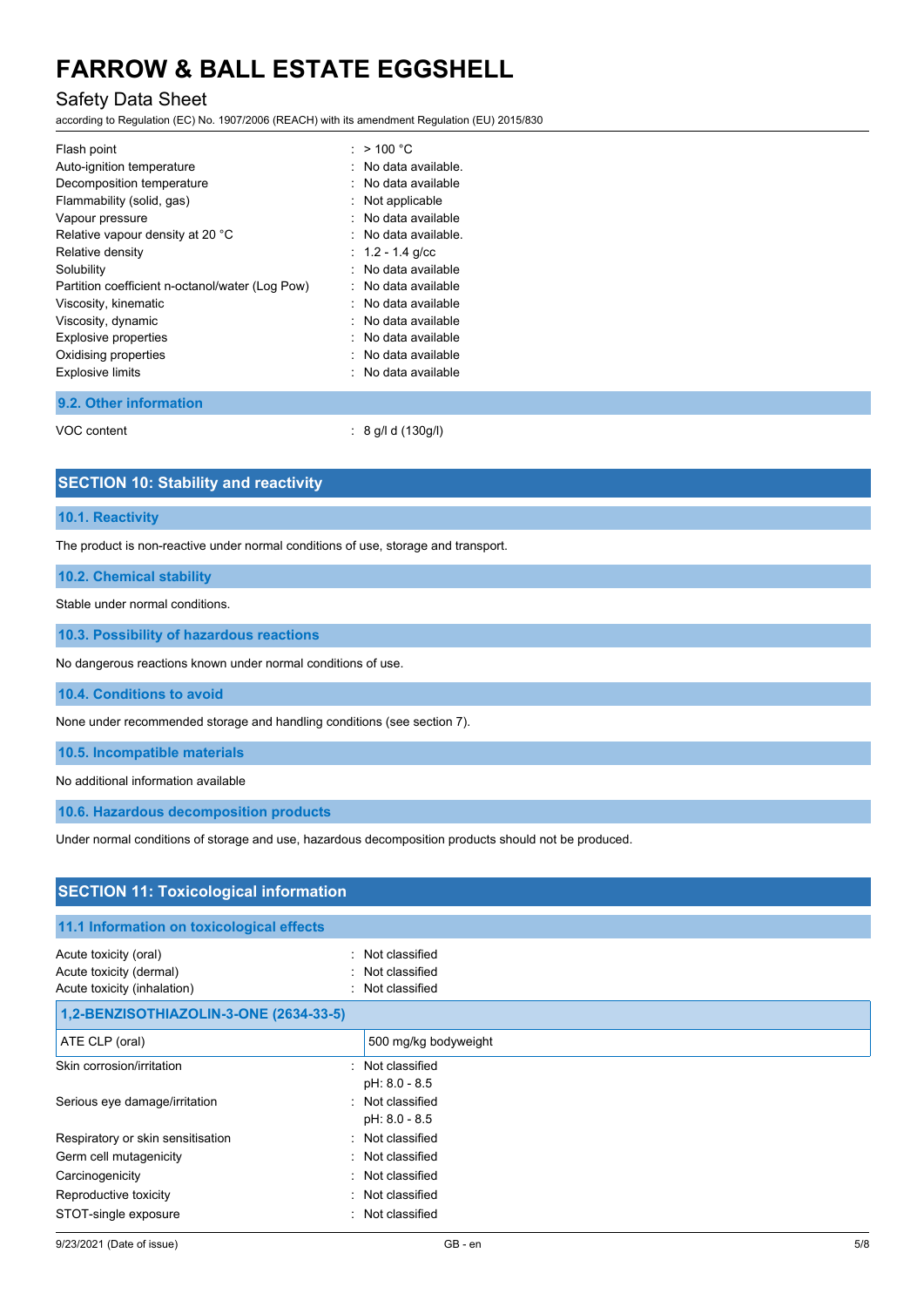## Safety Data Sheet

according to Regulation (EC) No. 1907/2006 (REACH) with its amendment Regulation (EU) 2015/830

| STOT-repeated exposure | : Not classified |
|------------------------|------------------|
| Aspiration hazard      | : Not classified |

| <b>SECTION 12: Ecological information</b>                                                                                                                                  |                                                                                                                                                                |  |  |
|----------------------------------------------------------------------------------------------------------------------------------------------------------------------------|----------------------------------------------------------------------------------------------------------------------------------------------------------------|--|--|
| 12.1. Toxicity                                                                                                                                                             |                                                                                                                                                                |  |  |
| Ecology - general<br>Hazardous to the aquatic environment, short-term<br>(acute)<br>Hazardous to the aquatic environment, long-term<br>(chronic)<br>Not rapidly degradable | The product is not considered harmful to aquatic organisms nor to cause long-term adverse<br>effects in the environment.<br>Not classified<br>: Not classified |  |  |
| 12.2. Persistence and degradability                                                                                                                                        |                                                                                                                                                                |  |  |
| <b>FARROW &amp; BALL ESTATE EGGSHELL</b>                                                                                                                                   |                                                                                                                                                                |  |  |
| Persistence and degradability                                                                                                                                              | Biodegradability in water: no data available.                                                                                                                  |  |  |
| 12.3. Bioaccumulative potential                                                                                                                                            |                                                                                                                                                                |  |  |
| <b>FARROW &amp; BALL ESTATE EGGSHELL</b>                                                                                                                                   |                                                                                                                                                                |  |  |
| Bioaccumulative potential                                                                                                                                                  | No bioaccumulation data available.                                                                                                                             |  |  |
| 12.4. Mobility in soil                                                                                                                                                     |                                                                                                                                                                |  |  |
| No additional information available                                                                                                                                        |                                                                                                                                                                |  |  |
| 12.5. Results of PBT and vPvB assessment                                                                                                                                   |                                                                                                                                                                |  |  |
| <b>FARROW &amp; BALL ESTATE EGGSHELL</b>                                                                                                                                   |                                                                                                                                                                |  |  |
| This substance/mixture does not meet the PBT criteria of REACH regulation, annex XIII                                                                                      |                                                                                                                                                                |  |  |
| This substance/mixture does not meet the vPvB criteria of REACH regulation, annex XIII                                                                                     |                                                                                                                                                                |  |  |
| 12.6. Other adverse effects                                                                                                                                                |                                                                                                                                                                |  |  |

No additional information available

| <b>SECTION 13: Disposal considerations</b> |                                                                                                                            |
|--------------------------------------------|----------------------------------------------------------------------------------------------------------------------------|
| 13.1. Waste treatment methods              |                                                                                                                            |
| Regional legislation (waste)               | : Disposal must be done according to official regulations.                                                                 |
| Waste treatment methods                    | : Dispose of contents/container in accordance with licensed collector's sorting instructions.                              |
| Product/Packaging disposal recommendations | Dispose of contents/container to comply with local regulations                                                             |
| Additional information                     | : Clean up even minor leaks or spills if possible without unnecessary risk. Do not allow waste<br>to form a powder / dust. |
| Ecology - waste materials                  | : Avoid release to the environment.                                                                                        |

## **SECTION 14: Transport information**

| In accordance with ADR / IMDG / IATA / ADN / RID |                |                |                |                |
|--------------------------------------------------|----------------|----------------|----------------|----------------|
| <b>ADR</b>                                       | <b>IMDG</b>    | <b>IATA</b>    | <b>ADN</b>     | <b>RID</b>     |
| 14.1. UN number                                  |                |                |                |                |
| Not applicable                                   | Not applicable | Not applicable | Not applicable | Not applicable |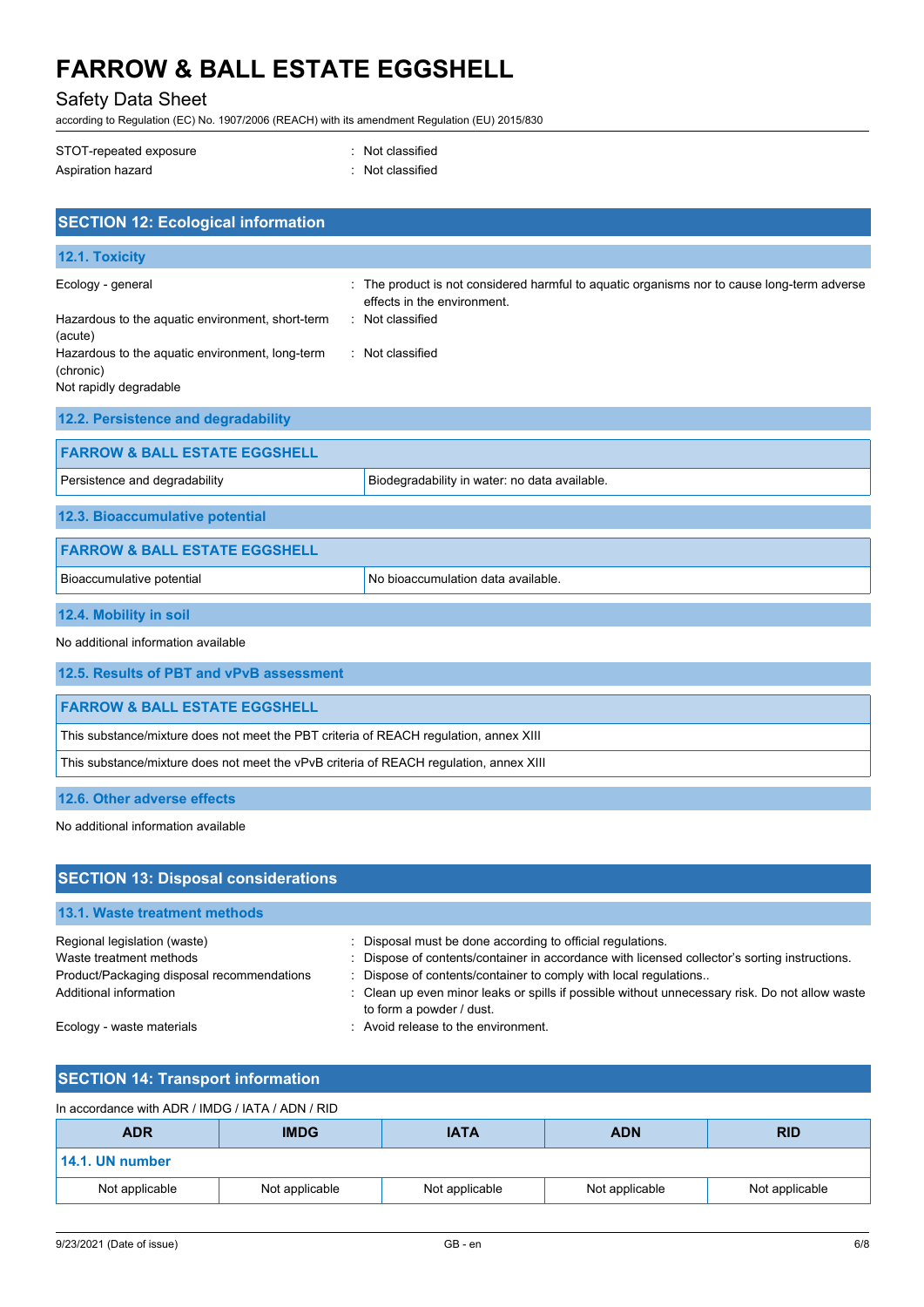## Safety Data Sheet

according to Regulation (EC) No. 1907/2006 (REACH) with its amendment Regulation (EU) 2015/830

| <b>ADR</b>                             | <b>IMDG</b>    | <b>IATA</b>    | <b>ADN</b>     | <b>RID</b>     |  |
|----------------------------------------|----------------|----------------|----------------|----------------|--|
| 14.2. UN proper shipping name          |                |                |                |                |  |
| Not applicable                         | Not applicable | Not applicable | Not applicable | Not applicable |  |
| 14.3. Transport hazard class(es)       |                |                |                |                |  |
| Not applicable                         | Not applicable | Not applicable | Not applicable | Not applicable |  |
| 14.4. Packing group                    |                |                |                |                |  |
| Not applicable                         | Not applicable | Not applicable | Not applicable | Not applicable |  |
| <b>14.5. Environmental hazards</b>     |                |                |                |                |  |
| Not applicable                         | Not applicable | Not applicable | Not applicable | Not applicable |  |
| No supplementary information available |                |                |                |                |  |

**14.6. Special precautions for user**

Special transport precautions : Do not empty into drains, Prevent entry to sewers and public waters

#### **Overland transport**

Not applicable

#### **Transport by sea**

Not applicable

#### **Air transport**

Not applicable

#### **Inland waterway transport** Not applicable

#### **Rail transport**

Not applicable

**14.7. Transport in bulk according to Annex II of Marpol and the IBC Code**

Not applicable

## **SECTION 15: Regulatory information**

**15.1. Safety, health and environmental regulations/legislation specific for the substance or mixture**

#### **15.1.1. EU-Regulations**

Contains no REACH substances with Annex XVII restrictions

Contains no substance on the REACH candidate list

Contains no REACH Annex XIV substances

Contains no substance subject to Regulation (EU) No 649/2012 of the European Parliament and of the Council of 4 July 2012 concerning the export and import of hazardous chemicals.

Contains no substance subject to Regulation (EU) No 2019/1021 of the European Parliament and of the Council of 20 June 2019 on persistent organic pollutants

Contains no substance subject to Regulation (EU) 2019/1148 of the European Parliament and of the Council of 20 June 2019 on the marketing and use of explosives precursors.

VOC content : 8 g/l d (130g/l)

#### **15.1.2. National regulations**

No additional information available

**15.2. Chemical safety assessment**

No chemical safety assessment has been carried out